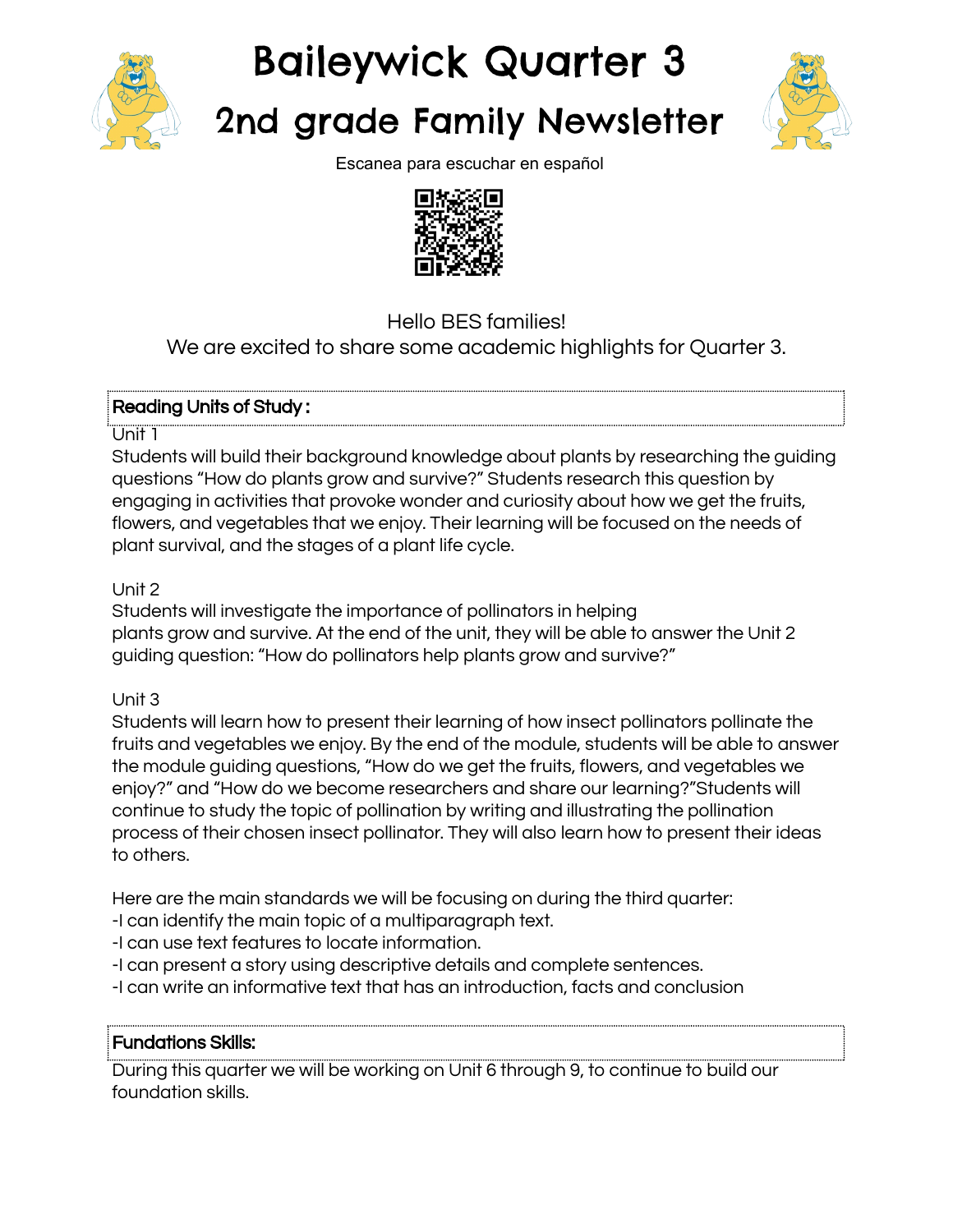Unit 6: Unit 6 Parent [Information](https://drive.google.com/file/d/1cCIM_bshgK9xRZFpoJhJajd6UR1k_K0p/view?usp=sharing) Unit 6 Parent [Information](https://drive.google.com/file/d/1JSu9BeCqLFC6w5pukBmjlQID2wPDXNz9/view?usp=sharing) (Spanish)

-Review vowel-consonant-e syllable patterns

-Two-syllable words with closed and vowel-consonant-e syllables -Compound words

Trick Words: only, house, move, right, place together

Unit 7: Unit 7 Parent [Information](https://drive.google.com/file/d/1_SuJsOvPVD0iHnpJj7964EebZvOqdKjQ/view?usp=sharing) Unit 7 Parent [Information](https://drive.google.com/file/d/1RCLjQeVBP-UyyRBrhMk7bhAw0E5bRkNw/view?usp=sharing) (Spanish)

-Open syllable type

-"y" as a vowel

-Combining open syllable with closed and vowel-consonant-e syllables -Additional syllable division rules

Trick Words: eight, large, change, city, every, family, night, carry, something

Unit 8: Unit 8 Parent [Information](https://drive.google.com/file/d/1vP-87FgOqRNz4WiYQa3Vzw277gtEd7W8/view?usp=sharing) Unit 8 Parent [Information](https://drive.google.com/file/d/1qYstVxbn7T6AEETdRthhZgF69udxFTxN/view?usp=sharing) (Spanish)

-R-controlled syllable type (ar and or) -Combining r-controlled syllables with other syllable types Trick Words: world, answer, different

Unit 9: Unit 9 Parent [Information](https://drive.google.com/file/d/1AjVmibrrQUNVQ3Voei4BW_HSVgbKl-gE/view?usp=sharing) Unit 9 Parent [Information](https://drive.google.com/file/d/15mNovQd98BI1ml1-Pqyij5wJlv06O-It/view?usp=sharing) (Spanish)

-Sound of er, it and ur

-Combining r-controlled syllables with er, ir, and ur with other syllable types

-Dictionary skills

Trick Words: pictures, learn, earth, father, brother, mother

# Math Units of Study:

Adding and Subtracting within 1,000 - This unit focuses on building addition and subtraction knowledge to 1,000.

Students will learn how to:

- add and subtract within 1,000
- add up to three two-digit numbers
- mentally add and subtract 10 or 100 from a given number 100-900
- add using strategies based on place value, concrete models or drawings, and the relationship between addition and subtraction.

Working with Linear Measurement - In this unit students will learn to measure the length of an object in standard units and compare two measurements.

Students will learn how to:

- Use rulers, yardsticks, meter sticks, and measuring tapes
- measure the length of an object twice using length units of different lengths for the two measurements
- estimate lengths
- measure to determine how much longer one object is than another